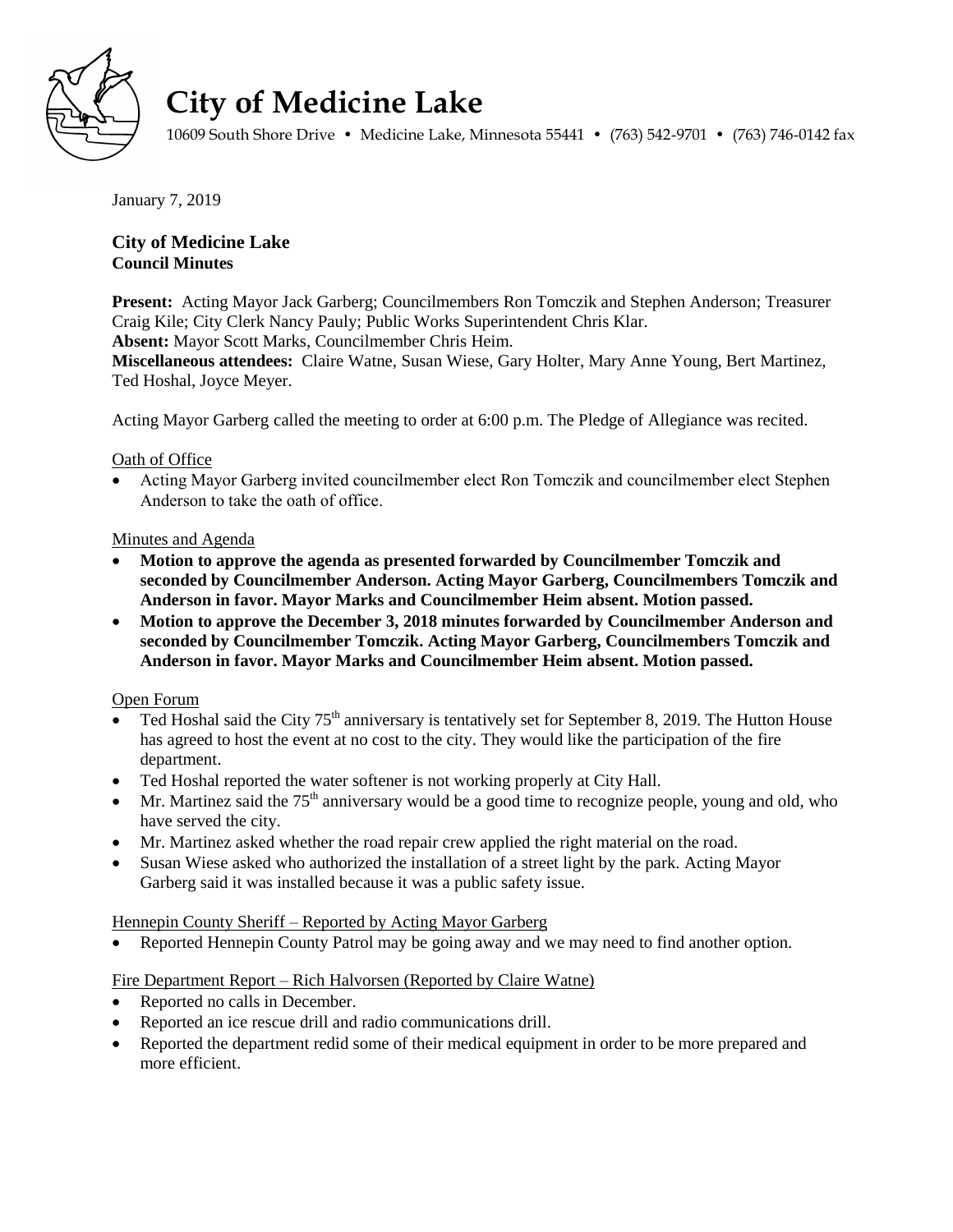## Bassett Creek Watershed Management Commission Report – Gary Holter

- Reported three proposals were provided for the Jevne Park storm water improvement project. The Medicine Lake project team liked one proposal.
- Ms. Wiese requested 20 minutes at the February City Council meeting for the BCWMC project manager and chief engineer to present more details on the Jevne Park project. They'd like to include Brad Scheib, Planning Commission, Ordinance Advisory Committee, and the folks who worked on the comprehensive plan.

## Public Works Superintendent Report – Chris Klar

- Reported several people have parked in the city and walked across private yards to go fishing.
- Reported there was a meeting on the holding pond in Jevne Park. Cost estimates will be available next week.

# Treasurer's Report – Craig Kile

- December  $3 31$ , 2018:
	- o Receipts in reporting period: \$183,331
	- o Receipts year to date: \$536,413
	- o Disbursements in reporting period: \$60,490
	- o Disbursements year to date: \$700,601
- January  $1 6$ , 2019:
	- o Receipts in reporting period: \$5,406
	- o Disbursements in reporting period: \$3,908
- **Motion to approve the summary spending, receipts and cash balances December 3 through December 31, 2018 forwarded by Councilmember Tomczik and seconded by Councilmember Anderson. Acting Mayor Garberg, Councilmembers Tomczik and Anderson in favor. Mayor Marks and Councilmember Heim absent. Motion passed.**
- **Motion to approve the summary spending, receipts and cash balances January 1 through January 6, 2019 forwarded by Councilmember Anderson and seconded by Councilmember Tomczik. Acting Mayor Garberg, Councilmembers Tomczik and Anderson in favor. Mayor Marks and Councilmember Heim absent. Motion passed.**

# Officer Reports:

## Councilmember Garberg

- Reported there was an issue on  $15<sup>th</sup>$  Avenue whereby the road contractor didn't plow it. He and Mr. Klar resolved it.
- Reported he spoke with Hennepin County Sheriff's Office about speeders. Considering putting up flashing speed signs.
- Reported he will follow up with the road repair folks regarding sealing/cracking.

#### Councilmember Tomczik

Inquired about the status of 161 Peninsula Road. No updates were available.

#### Councilmember Heim

• None

#### Councilmember Anderson

Reported a few rental fees and inspections are outstanding.

#### Mayor Marks

• The comprehensive plan has been successfully submitted.